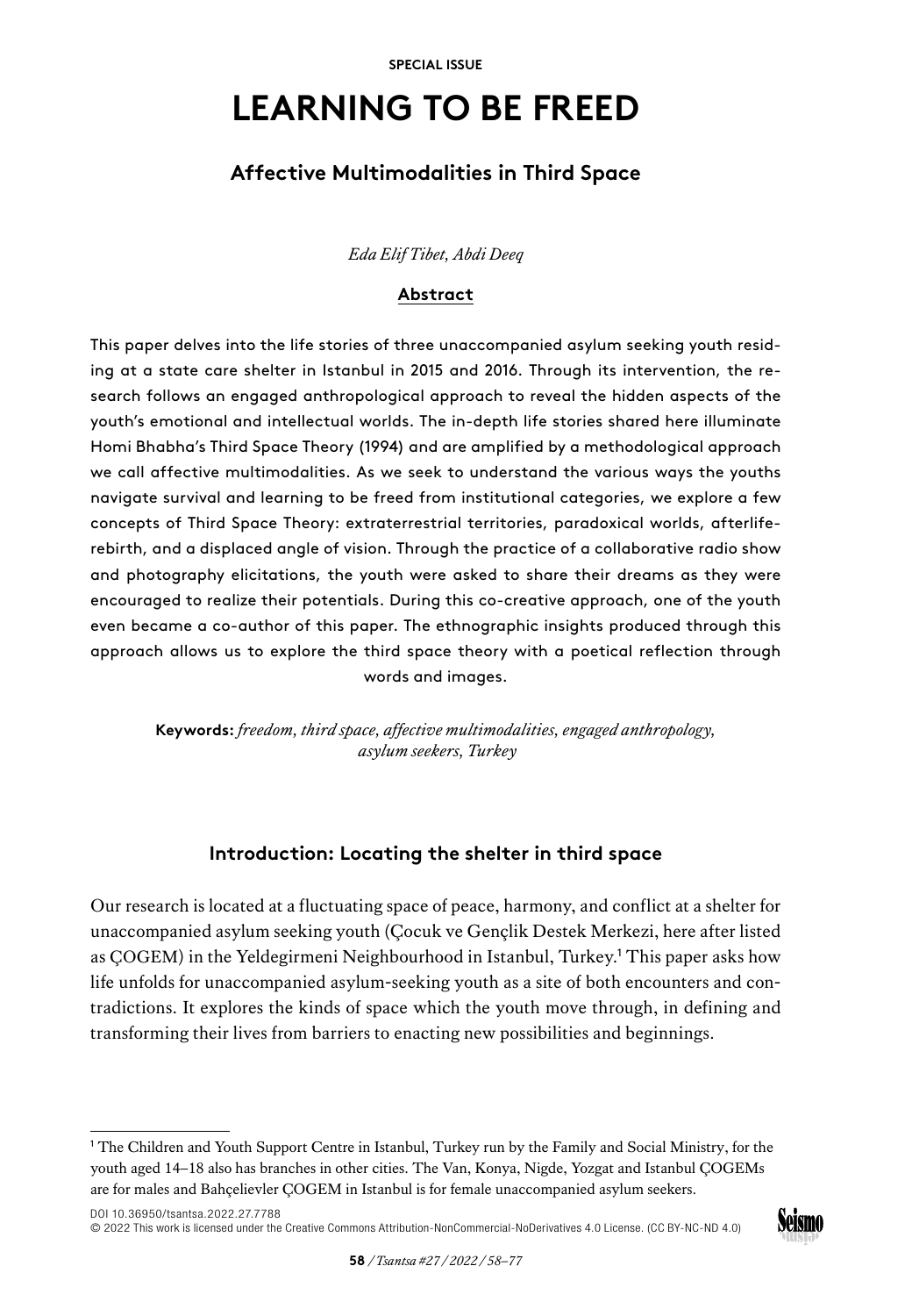Field work included four months within the shelter and subsequently following youths' lives for another six months with on and off visits to the neighbouring area and to the city.<sup>2</sup>

A radio program was proposed to the Ministry as a social and emotional support activity. This proved to be a significant point of entry into the structures, everyday practices, and performances of the unaccompanied asylum seeking youth.<sup>3</sup> Its realization in 2015 also overlapped with the largest movement of unaccompanied asylum-seeking youth towards Europe. As the project progressed, Turkey had begun to draft the EU & Turkey deal application processes. This took place in the context of violence and trauma resulting from critical events that happened only months apart in 2015–2016: the EU-Turkey deal, the attempted Turkish *coup d'état,* and the subsequent state of emergency (Strasser and Tibet 2019).

Eighteen staff members worked in the shelter; two social workers, a psychologist, a Turkish language teacher, a sports teacher, two gatekeepers, four housekeepers, two cooks, and four clerks. Approximately sixty minors resided in the shelter at the time of our fieldwork. Numbers would sometimes go up to ninety over night, with the arrival of large Afghan groups which were frequent at that time. Many youth at ÇOGEM had tried to cross the Mediterranean Sea to Europe several times and failed. During the peak of the Mediterranean Sea crossings in 2015, minors themselves often interpreted for new minors arriving at the shelter. Their efforts helped define the avenues of access for migrant youth. In doing so, they also shaped our primary research questions which this paper addresses by sharing their life stories. How did those who arrived, departed, and those who stayed collide and engage with each other? What kind of spaces did they create in defining and transforming their lives from barriers they face to enacting new possibilities and beginnings? How did they learn to be freed from institutional categories they constantly found themselves in, whilst strategizing for their survival?

In this paper we understand ÇOGEM as a distinct liminal space , which may be considered what Homi K. Bhabha calls a third space (1994). Bhabha calls on his interlocutors to create a third space defined by processes of dissent, dialogue, conversation, strategy, and craft. Through the use of deconstructive politics, he locates each subject in a position of differentiality, where meaning is neither isolated to the discursive space of the one, nor in the counter-discursive space of the other. Rather a third space emerges (Chakrabarti 2012, 25).

Bhabha's most recent work, furthermore, addresses the problematics of agency with the poetics of translation of migrant experiences (Sahay 1996, 227). Bhabha builds on the work of Fanon, contemporary postcolonial poetry, the fiction of Salman Rushdie and Toni Morrison (Sahay 1996, 227).

The poetics of translation and the migrant experience is particularly clear through Abdi Deeq's photographic lens. Aged 17 at the time of fieldwork, he became a key person not only in translating from Somali language, but also played a major role in informing and inspiring our ethnographic and theoretical engagement. Abdi's work illustrates the third space illumi-

<sup>&</sup>lt;sup>2</sup> This paper is based on doctoral research undertaken at the Insitute of Social Anthropology at the University of Bern and the PH Bern, funded by the SNSF (Project 156476<https://p3.snf.ch/Project-156476>), research website: [www.transeduscapes.com](http://www.transeduscapes.com) (accessed Dec 30, 2021).

<sup>&</sup>lt;sup>3</sup> The radio program never meant to go life, for safety reasons, and particularly in order to not affect the youths' asylum claims within that particular period.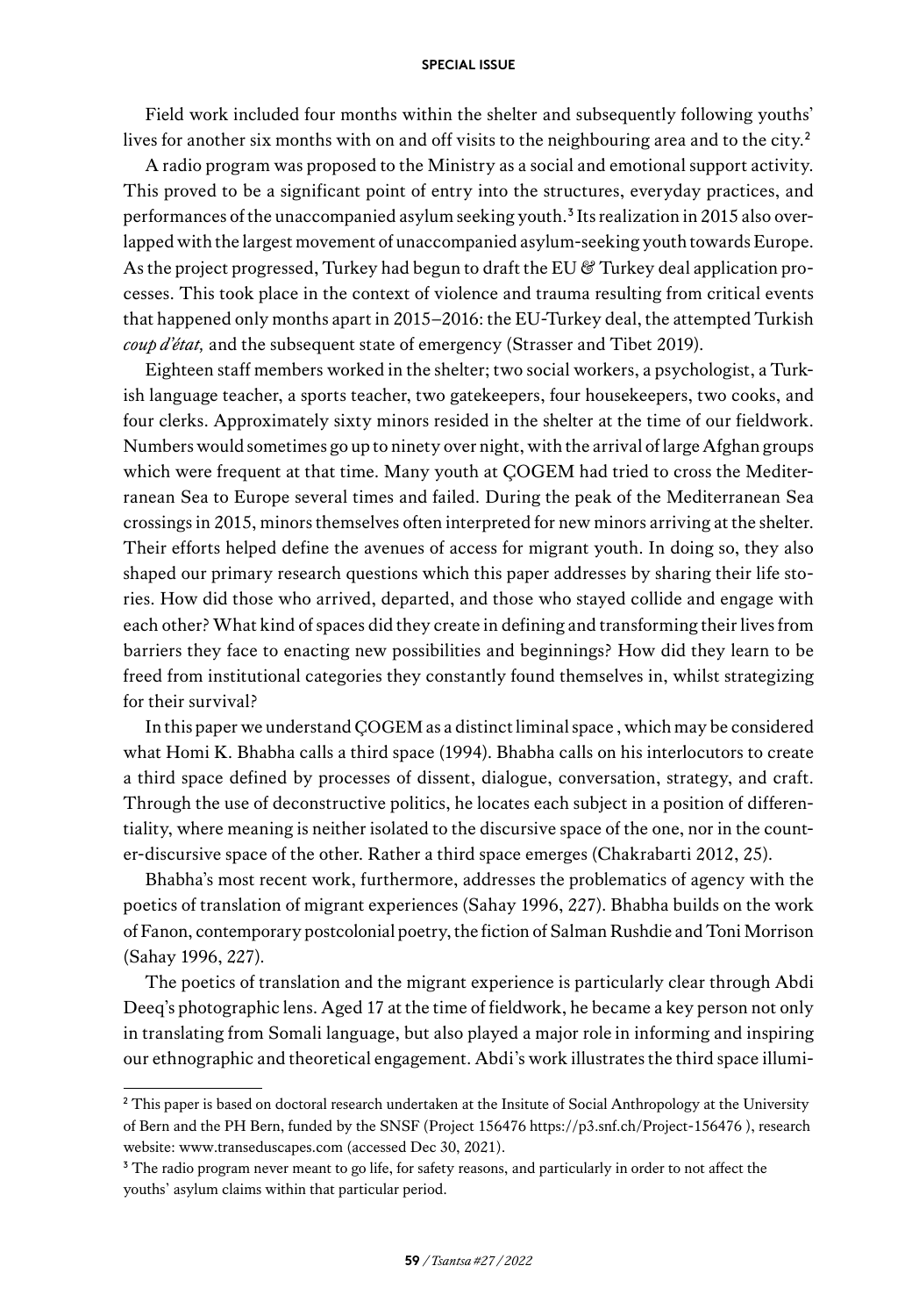nating youthful contemporary refugee experiences through three transformative migration trajectories of Abbas, Ramen, and Abdi himself.

## **Transformative third space**

Youth often spoke about their migration journeys as transformative. Yet, what do their life stories tell us about what transformation means? Abbas Karimi's story of transformation and stance towards life illustrate what Bhabha calls an *after-life, a re-birth* (Bhabha 1994, 13). Abbas Karimi was an armless teenager from Afghanistan, who has since then become a Paralympic swimming champion after resettling in the US. His story of migration and transformation sheds light on the influence of will power, mind power, and resilience in translating and deconstructing what both disability and refuge means.

Bhabha's concepts of *paradoxical worlds* and *extraterrestrial territories* (Bhabha 1994, 13) is explored through Ramen's life story, a talented Iranian teen, who dreamed of becoming a famous football player, but now makes a living as a facilitator within smuggling networks for other migrants. Paradoxical worlds invite discussions between hospitality and hostility and the right to neighborliness.

A central feature of the third space created with Abdi Deeq is the issue of representation and the co-creation of a new ethics of seeing evoking what Bhabha calls a *displaced angle of vision* (Bhabha 1994, 36). With Abdi Deeq's contribution, we go beyond the illustration and reflection of Bhabha's Third Space Theory. Our understanding of engaged anthropology, is to be not only a reflexive and critical science, but to be an active engagement that positions itself and creates/ transforms the social world we inhabit. We see Abdi Deeq's contribution as an attempt to create a Third Space as his images explore identity, belonging, and place making through the liminal spaces of refuge and [migration. We](http://migration.We) consider Abdi's artwork as a transformative and liberating tool; created in the shelter, it carries the third space into the world as a counter-narrative to the mainstream media discourses on asylum seeking youth.

Accordingly, this paper seeks to create space for the emerging new meanings created by asylum-seeking youth.<sup>4</sup> We argue that the various multimodalities of engaged youth participatory action research can contribute to the making of a *third space* that goes beyond the discursive space and scene of the other.

## **Arrivals, departures, and translators**

Minors who stayed in the shelter for longer periods watched those who were arriving and departing, just as we would. Among them, only a few were attending high school. While they were planning their upcoming migration journeys, they had to cope with the everyday tasks of schooling. They were experiencing a great deal of anxiety; forced to reflect on their

<sup>4</sup> See a list of media coverage of Abdi Deeq's photography exhibition "Erase & Rewind": [https://www.](https://www.abdideeq.com/press) [abdideeq.com/press](https://www.abdideeq.com/press) (last accessed: 17.01.22)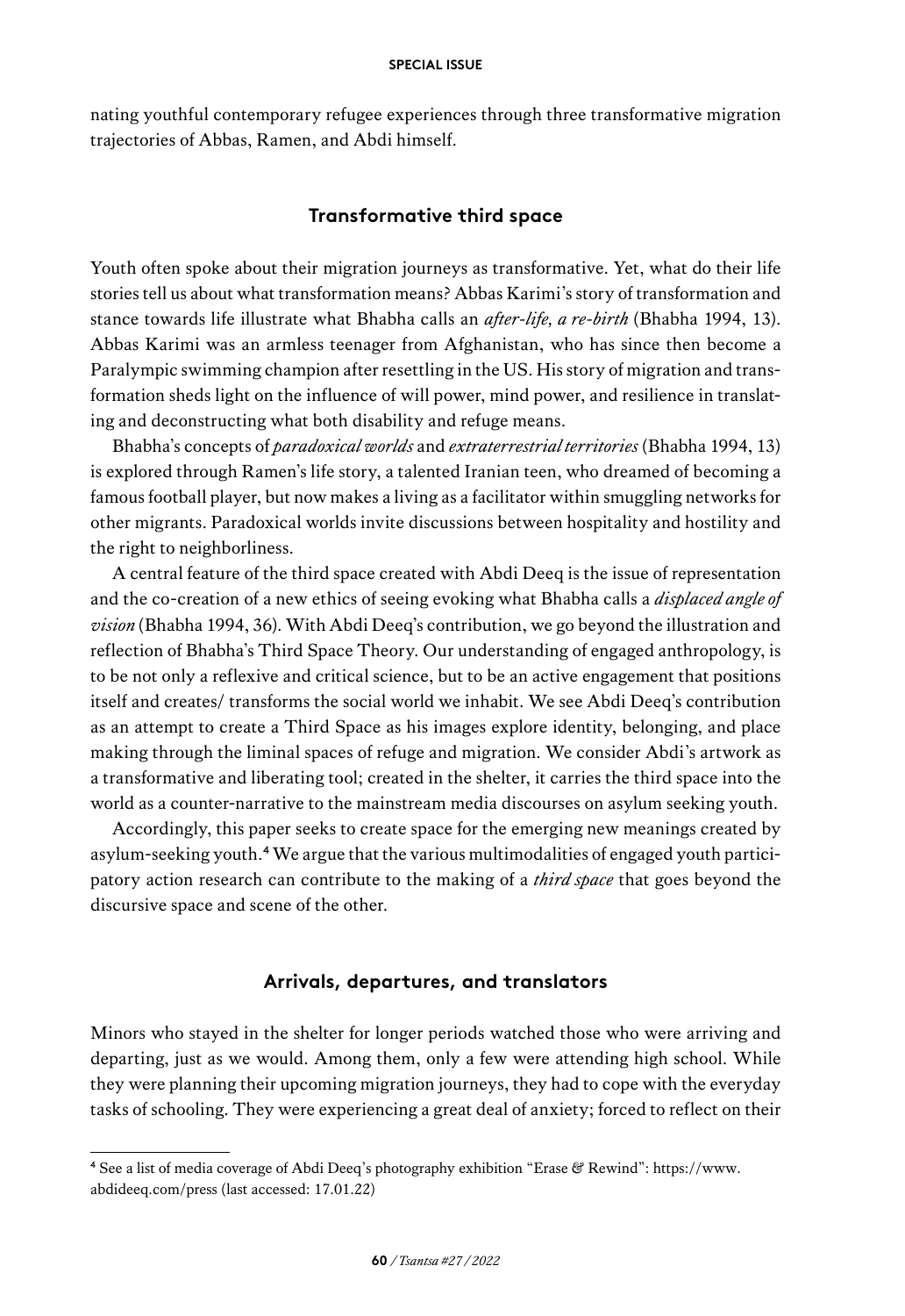situation, they were constantly reminded of their previous failed attempts of crossing the Mediterranean that took them to the brink of death. We became aware that those with whom we spoke were the ones who had survived.

Over the following months, we learnt that many of the minors who left the centres failed with their attempts to reach Europe and returned to ÇOGEM. They were either pushed back, deported, or detained in removal centres. After spending every penny on facilitators, many returned with no savings left, and found themselves broke. Remaining under state protection was understood to be a shield against possible deportations. This period was often referred to by the asylum-seeking youth on their way to Europe as "time loss", "waste of time", "being stuck", "waiting zone", "a station", "a temporary stop", "being in transit", and "a twist of fate". Nonetheless, in instances of hostile or "bad" behavior, state care protection was not always a fully preventive mechanism against deportations and involuntary repatriations from the country. Being in such a shelter required extraordinary strength in coping with chronic uncertainty and precarity, as well as the added burden of a particular expectation of "good behavior". The shelter was a paradox; while it was a place to pass time and avoid deportation, it also served as a deportation centre.

Within the permanent upheaval of arrival, departure, and staying, the act of translation – in its literal sense – provided a mutual understanding and enabled a grounded space to make sense out of all that was occurring. It was thus more than just a tool for communication and survival. The importance of translation, its full meaning and how it informed our way to engage with theory became clearer during our fieldwork.

Abdi Deeq – co-author of this paper – was the only Somali translator in the shelter. He spoke five languages: Somali, Arabic, Farsi, Turkish, and English. This made him not only competent in receiving Afghans, but also a key person for Syrians, Palestinians, and Iraqis. His inherent interest in getting to know the differences among cultures and his contentment in living amidst diversity made him the most acclaimed and well-equipped keyholder and gatekeeper to this amazingly vivid world of migrating youth. Abdi Deeq's photo elicitations (Harper 2002) were an important tool for our research.<sup>5</sup> His work evokes the story of ÇOGEM and its inhabitants, and complements the radio programs, where we featured the life stories of the youth (Tibet 2018a).

Deeq's photograph *"Lost in translation"* is a good introduction to the importance and relevance of translation. Adbi describes the situation captured by the photograph a year later as he elicitates and voices:

<sup>&</sup>lt;sup>5</sup> Photography elicitation is based on making photographs and then inserting them into research interviews and settings. The method evokes information, feelings, and memories due to the photograph's particular form of representation (Harper 2002,13) or reflection on a moment that is currently lived.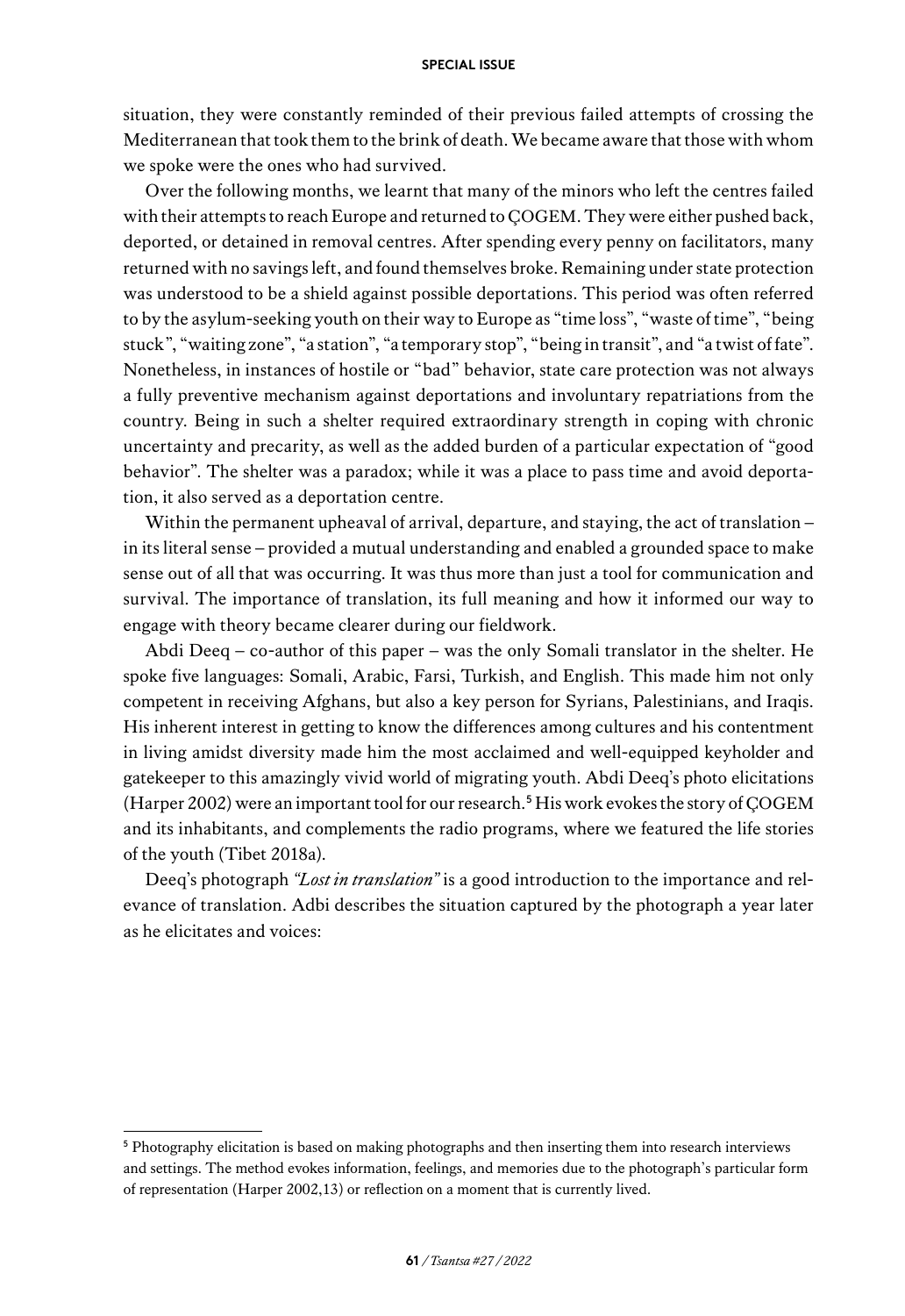

#### **Lost in Translation**

*Some boys arrive on their own, with no friends or relatives, solely on their own. Once there was a Sri Lankan aged 14, he cried non-stop for ten days; he was not able to communicate with anyone. He was Tamil and no one spoke his language here and also no one spoke it in Turkey, it was extremely difficult for him. I tried my best to use Google Translator or something to understand why he was here and what was going on with him. He suffered immensely, he was lost. (Abdi Deeq, October 2015, Istanbul)*

*Being lost in translation* was a common experience for those who arrived in a new country and did not speak any language other than their own, though being lost was much more than a problem of language. It was the result of the many breakdowns the youth had to endure during migration. The loss of family ties, being subjected to systematic violence, imprisonment, and in some cases even to torture. Many youth were not able to communicate with words and expressed their feelings through their bodies. Some of them described it as if they became distanced from their very own being. One informant expressed this experience "as if my soul has migrated from my body" (Afghan minor, 15).

## **Affective multimodalities: Beyond categories**

During their migration trajectories, the asylum-seeking youth are categorized in many different ways by the various actors in the field: as a legal definition, a humanitarian category, a group "at risk", or "becoming a risk" (Malkki 2010, 63). However, the voices of the youth themselves are often lacking. Through a co-creative epistemological positioning on knowledge production in the field of engaged anthropology today, we critically engage with postcolonial discourse on how hierarchical categories of analysis can risk contributing to boundaries between "us", as scholars, and "them", as migrants (Brubacker 2013, Anderson 2013). The methodological approach, which we termed *affective multimodalities,* amplifies the voices of the youth in an affective tone as it recognizes and sees them in their full humanity and in their potential of becoming whom they dream to become.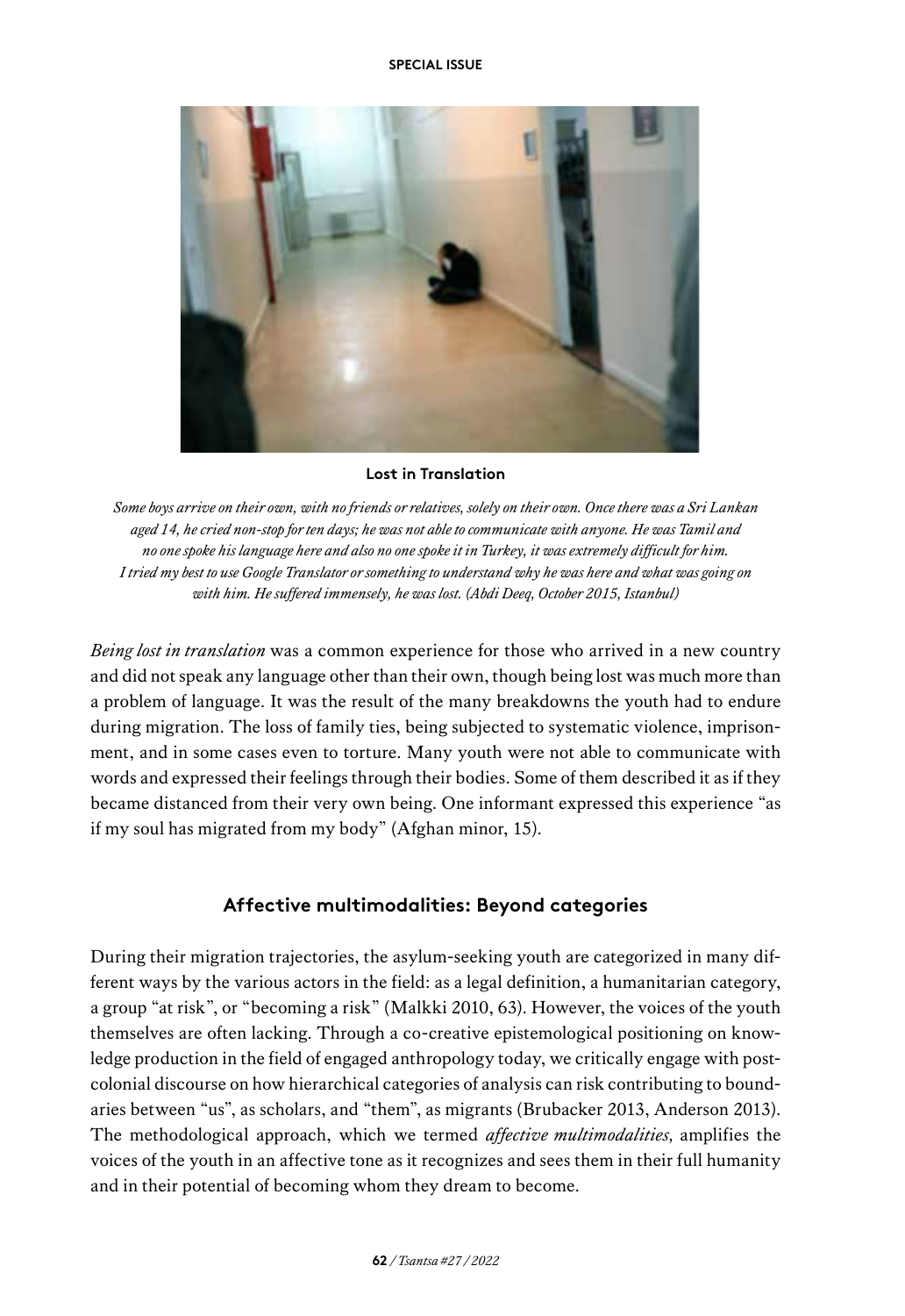In our workshops, we considered and encouraged the youth to be active learners with agency to overcome hostile encounters and paradoxical categorizations. In doing so, we switched from one medium to the other. The instant switchability comes with the requirement of having to improvize according to different needs and situations in the rapidly changing dynamics of their environment and psyche. This flexibility underscores what muldimodality is and can be, allowing an effortless and dialogical meeting of a diverse range of talents, needs, and inclinations. While some of the youth were more into performances via music sharings and singing, or into one-to-one or duo conversations at radio programs, some were more comfortable sharing their stories through silent modes of meaning creations via photography and its elicitations. Our efforts switched among all sorts of visual, aural, tactile media, platforms, collaborative sites, films, photographs, dialogue, social media, website creation, videography, kinesis, and practice, as that is what multimodality encapsulates (Collins, Durington, and Gill 2017).

Hence, multimodality is not only about being liberating and reflective in the way we create media artifacts together but is also hidden and contained in the political aspects of *co-authoring and co-publishing* academic papers together with research participants (Tibet and Deeq 2019). Through these acts of transcending hierarchies, we attempt to equalize the flow of political power by addressing and visibilizing the invisibilized.<sup>6</sup>

## **Paradoxical worlds and extra-terrestrial territories**

In one of the radio programs, Abdi asked everyone what ideas they might have if they were to make a film about freedom. Ramen, aged 17 from Iran, answered that he would like to imagine a world where there were no borders and where countries stopped destroying each other. The world he portrayed was that of an eternal place in which passports were no longer needed. He then added that the refugee problem was the result of big ambitious politics of international forces.

Ramen was a talented goalkeeper and dreamt of becoming a professional football player. Although his formal education was continually interrupted by the pressure of being the sole breadwinner of his family, he worked, played football, and studied at the same time. After two failed attempts in crossing the Mediterranean, Ramen left high school (an Iranian school in Istanbul) in 2017. During his time in Istanbul, he found himself entering the world of facilitators of smuggling. He contributed to organizing the escape of hundreds of Iranians and Afghan people from Turkey to Europe. It was a stressful, yet profitable job that allowed him not only to save some money for his next attempt to escape to Europe, but also to put aside some money for his family left behind. Caught in his indecision among the many routes he could take, Ramen nonetheless challenged the current border-controlling regime. From another perspective, by transgressing and even "recreating" borders, Ramen consolidated

<sup>6</sup> "Visibilising the unvisibilised" a term quoted by Shahram Khosravi's keynote speech from the opening of a joint collaboration of Global Science Film Festival and EthnoKino taking place at the Kino in der Reitschule in Bern. See the highlighted keynote speech at; [https://www.ethnokino.com/post/shahram-khosravi-key](https://www.ethnokino.com/post/shahram-khosravi-keynote-the-unvisible)[note-the-unvisible](https://www.ethnokino.com/post/shahram-khosravi-keynote-the-unvisible) (accessed Dec 30, 2021).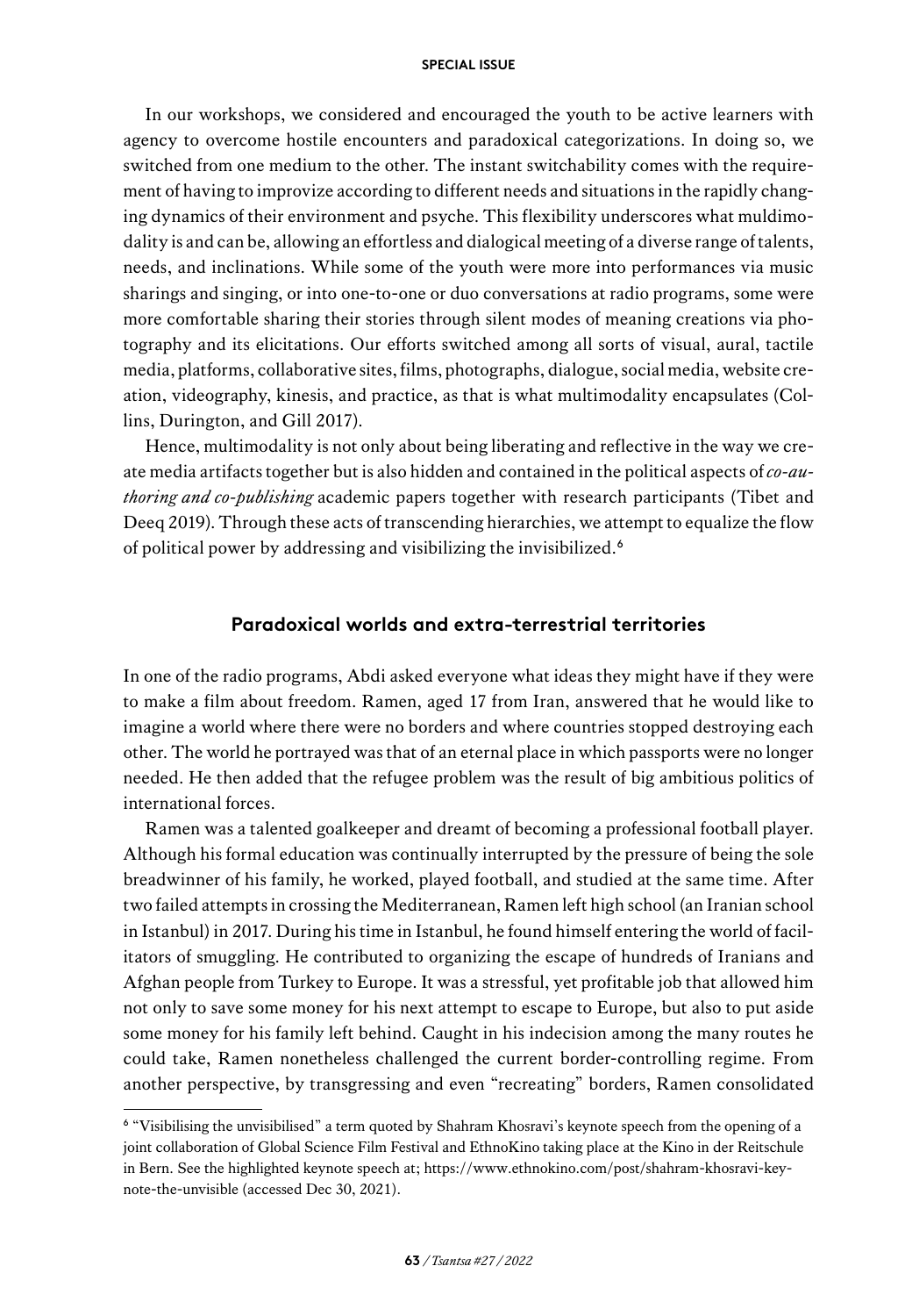his own kind of power even if borders as an obstacle greatly limited his own potential in the world (Spyrou and Christou 2014, 5).

After another failed attempt to cross the sea, we learnt that Ramen had been detained in İzmir for the third time. We tried reaching out to him through his girl-friend in Istanbul. At that time, we did not know that he worked as a facilitator within smuggling networks, or in his own words, as a smuggler.

She asked for help telling me that Ramen risked deportation. Kept for three weeks in detention, pressured by the police to sign his own deportation papers, a lawyer ultimately managed to get him out.

Meeting him in a café beside the sea in Kadiköy, a district in Istanbul, after his release, we spent hours talking about his experience of detention and other pivotal, life-changing events. Ramen wanted me to know his life story. "Elif sister, you really care for us and I want you to write my story into your book. Let the world know about us, how we become who we are, why and for what reason, I want them to know", he said.

After speaking about how he was detained various times and the hunger strikes he has taken part in, Ramen asked: "The end of this story is death isn't it? The end is to die? But I am not afraid. I will try, you know I live on the edge (he laughs), but no, don't worry I won't die".

Later on one of the radio shows, while talking about the idea of freedom and migration, we came back to Ramen's image of migration as running away from a bad world towards a better world where one could be treated as a human who could live with dignity. Together, we tried to understand what was meant by these two different worlds. It is also necessary to realize that "the thread of translation is actually produced as a third space between these worlds", of which [Bhabha asks] "how to read the paradoxical predicament that at once proposes a right and proscribes its freedom?" (Bhabha, recorded lecture at CUNY, 2016) At this moment of dissent that is the essence of political argument and action, Bhabha, refering to Kant, claims that the construction of a paradoxical world puts together two separate worlds; hospitality and sovereignty (Bhabha, recorded lecture at CUNY, 2016). Bhabha borrows, revises, and reinterprets the term "paradoxical communities" from Julia Kristeva (1991). He contributes to the discussion of the alienation of consciousness and the estrangement of spirit. In these multicultural and transnational times, this discussion is devoted to the recognition of minorities, the representation of rights, and the intersubjective ethics of dignity and respect (Bhabha 2011, 2). If according to Ramen there are two worlds, a bad world and a good world, the bad one is described as a destructive world that is perpetually under conflict, from which the minors are running away. In Ramen's words, the good world is described as where minors are hoping to be received as humans. It is a place where humans can live with dignity but are unfortunately received with hostility: a world that is imagined to be a hospitable one but is found to be a sovereign one, as the youth speak of how they have no rights to education and work, as they lack access to sufficient social services and often times receive hostile treatment by state authorities (the police, teachers, and social workers). In addition, Ramen also acknowledges a parallel world to the imagined good world, where citizens live and experience peace and prosperity. In this case, there are three worlds. In between these worlds are the *extraterrestrial territories,* which Bhabha frames as somewhere not inside the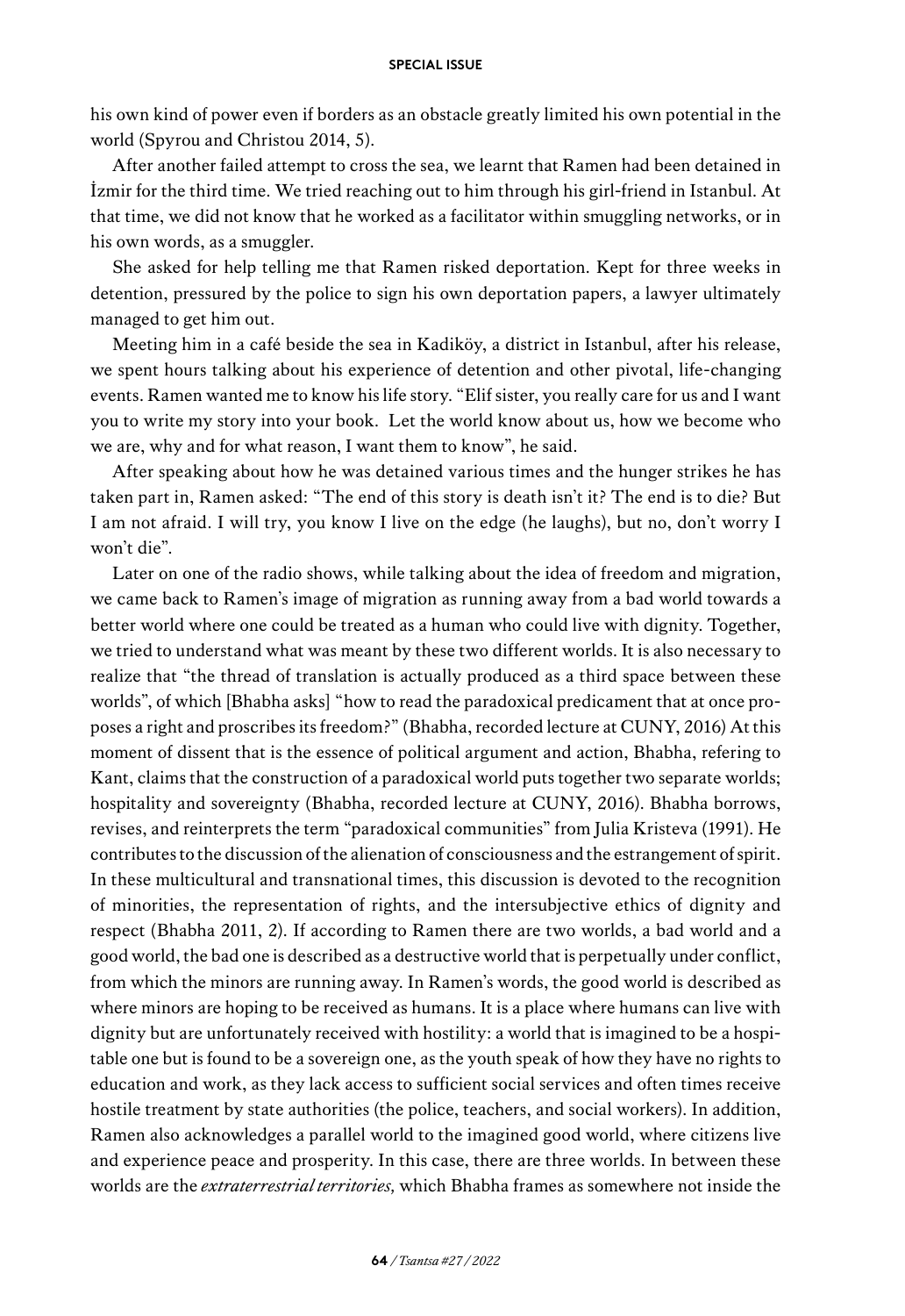nation, and also not entirely outside the nation "but a space where a whole range of forms of illegality and forms of untimeliness are being practiced" (Bhabha 2011, 2). Ramen sheds light on this space through his life story, and further summarizes his journey:

*My youth is spent in the islands of Turkey and the mountains of Iran, I did not get what it means to be young. I spent my time either in detention sites, in the sea trying not to get drowned, or in the mountains trying not to get shot.*

"Paradoxical communities are caught in a historical temporality of partial and double identifications that exist side by side in ethical and political life and they contribute to the problem of recognition as an ethics of neighborliness and hospitality", Bhabha (2011, 2) writes. He asks what it mean to locate the authority of recognition, or the endowment of dignity, in the act of enunciation? We join him in finding out some more answers and life views to his enquiry within the youth's own testimonees.

## **Afterlife and re-birth: An embryonic emergence**

As part of our ritual of dining together after each radio show, co-authors Deeq and Tibet sat together with some of the youth for hours. During one of our dinners, we listened to Abbas's story, at times crying and at times laughing as he tells us how he decided to come to Turkey and all that he has gone through in his life. Over the following weeks, Abbas shared his story in the radio program once again. In dialogue with Abdi Deeq and other participants, he told us how he overcame difficulties and boundaries, how he learned to survive on his own, and deal with feelings of loss, separation, and trust, the experience of losing social connections and finding new ones.

Abbas was born without both arms. Not ready to accept his disability as a fate, he told us how he loved to swim from an early age. His interest in swimming emerged through his trips to the mountains and lakes in Afghanistan and periodic visits to swimming pools. He mentioned how proud he felt the day he was recognized by a coach in Afghanistan, who discovered his potential and encouraged him to compete for championships. Abbas learned to improve his swimming skills. However, in order to pursue his dream, he needed to leave Afghanistan and try his luck elsewhere.

Swimming gave him ambition and a goal in life. It gave him the desire to change his life and to combat the hardship, discrimination, and challenges he faced in life. Abbas mentioned his dream of becoming a professional swimmer and competing in the United States. He hoped to enhance and improve his talent more than he did in Turkey, where sportsmen are not supported very well, as he claimed. Once again, to pursue his dreams further, Abbas needed to leave Turkey and continue his migration trajectory. For Abbas, "the way to achieve dreams, comes from will power, courage, and self-esteem", as he used to phrase it.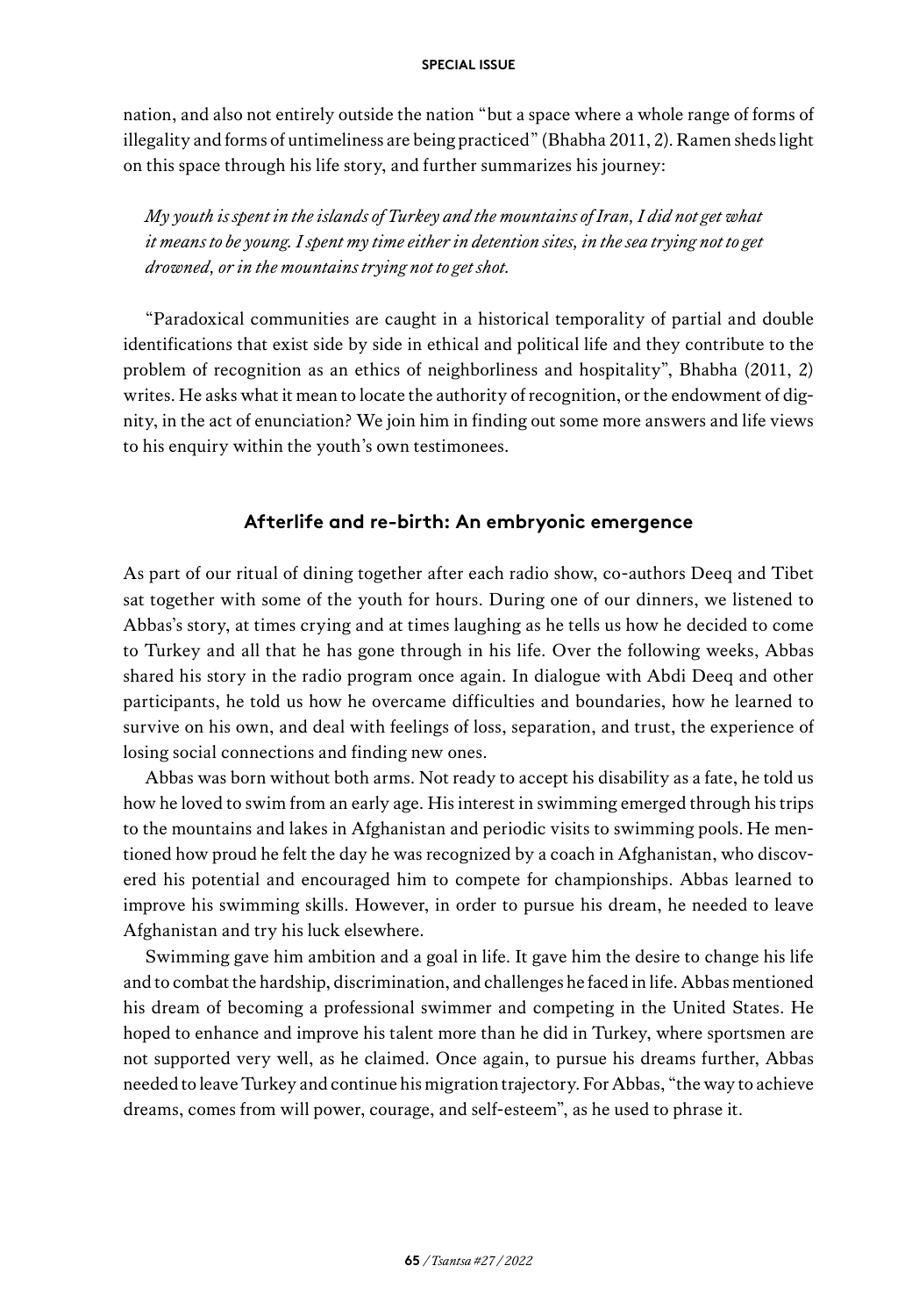Today, Abbas lives in Portland, Oregon, where he was resettled by the UNHCR.<sup>7</sup> He won two gold medals at the U.S. (Indianapolis) Para Swimming World Series. He became the first Afghan to qualify for the 2017 World Para Swimming Championships in Mexico and took second place. The first-place finisher was his friend and biggest competitor from Turkey, who became Turkey's first Paralympics swimming champion.

Abbas's story illustrates the characteristics of how third space involves "the afterlife". Abbas discussed the idea of crossing borders and boundaries that turn into new possibilities on the radio show. He used to express himself with images, videos, and photography elicitations to illustrate how he utilizes his disability to gain access to Paralympic swimming competitions, throughout his migration journey from Afghanistan to Iran, to Turkey and eventually to the United States. He shared his story on social media, on Facebook, Instagram, and YouTube, which attracted the attention of a U.S. veteran who became his sponsor and enabled his resettlement with the UNHCR.

Showing us a photograph of him posing in the shape of an embryo inside the swimming pool where he practiced for Paralympic swimming competitions in Turkey, he was talking of the afterlife as a rebirth: "When I am out of the water I hate myself. I can't stay away from water. It is as if I am born once again in water. This is also a way of staying alive. This is the way I survive: I swim." For Abbas, staying alive has been the result of his new life, which started by being born again in the water, a space where he is not disabled, and where he is liberated as a promising, determined, and young refugee athlete.

Although Bhabha argues for afterlife in terms of translation within his distinction between what is meant and the way of meaning it, he claims that translation raises a new version of the original, what he calls the "afterlife" (Bhabha, recorded lecture at CUNY 2016). He doesn't mean that the afterlife happens at the end of translation, but rather something that is interstitial, happening in the middle of which he describes as a "rebirth." For Bhabha, translation is a construction, like the making of history; it is temporal and is built up of metaphors, like an embryo, an echo, a fragment, or a single spot. An embryonic emergence comes out of a displacement of vision and as a nuance of the afterlife (Bhabha, recorded lecture at CUNY 2016).

Abbas' reflections on the afterlife and the portrait of him as the embryo illustrates Bhabha's metaphor. He used the image of the embryo, even though he was unaware of Bhabha's conceptualization. Abbas' becoming and building up of his own self, through the act of living a life that requires constant translation, locates and informs Bhabha's theory. Abbas talked about how he will transform his status and being in the world; he spoke of how he rejects being called a refugee and how he does not accept anything as disability.

*I have fear inside of me; I should end it. The Americans are too fast. But I will prove who I am to the world, I will prove what I came for. And today is the day for the disabled people who are celebrating it, but they are wrong because there is no such thing as disability, there are only those humans who disable people. There is no such thing as a refugee; I reject to be called this term because I am a champion. And I will be a world champion one day.*

<sup>7</sup> In August 2017, one year after our radio shows in Istanbul, Abbas was resettled to the USA.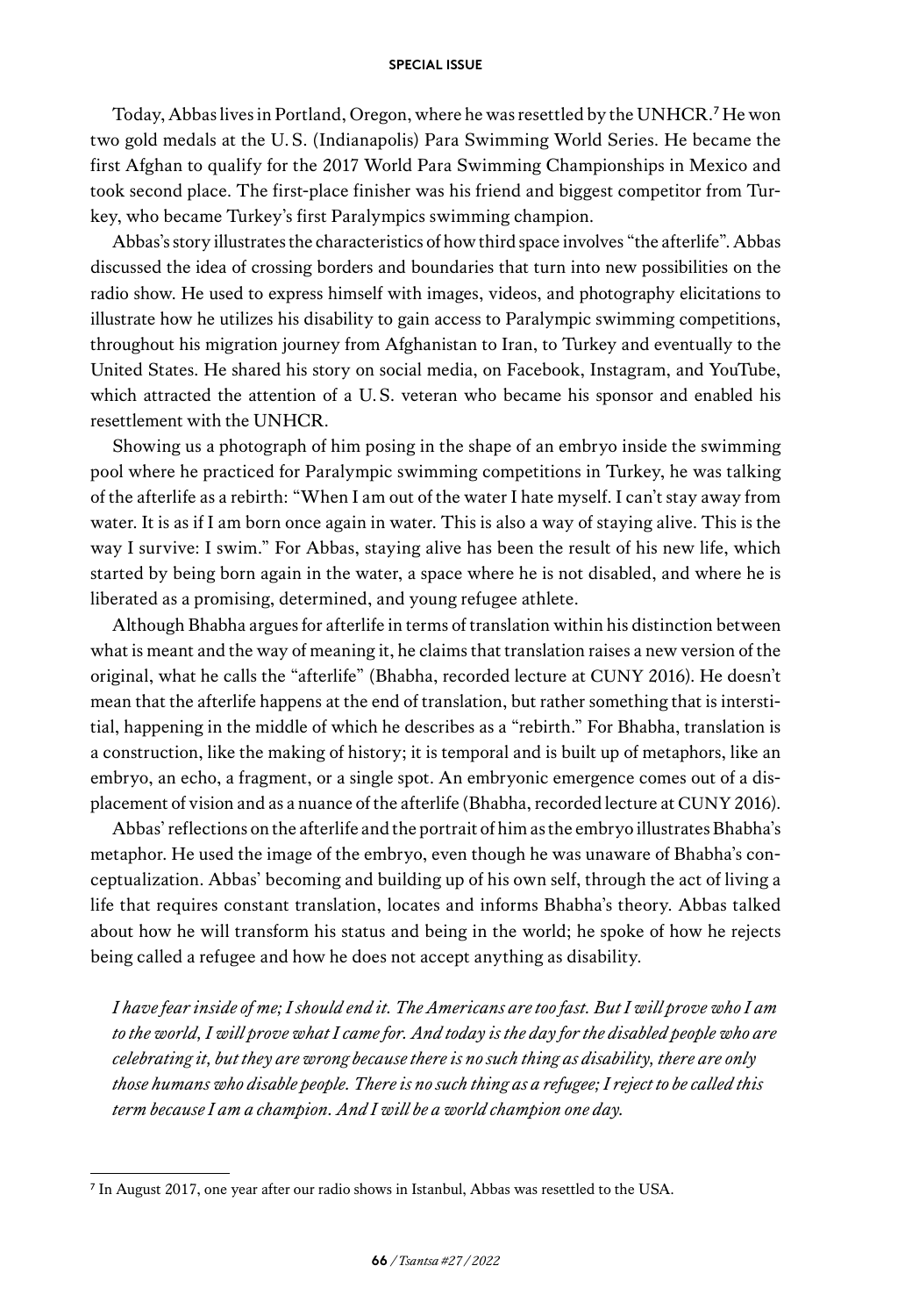Bhabha speaks of the connection to the world as a right that every person has by virtue of their common possession of the surface of the earth (Bhabha 1994) and so does Abbas:

*Well this world belongs to us, you know, and that is for we need to have some connection with this world. If we are made from this world it will be important; if we turn our back to the world then what would it mean? Nothing will happen, we therefore should always have a relationship with the world. It is humanity that connects us with the world. When I was in Afghanistan I always told myself that I should go abroad and see the world, and when I arrived in Turkey I realized that it is not the top of the world, I need to climb higher to see the world.*

By rejecting disconnection from the world, Abbas pushes back against the colonization of his mind. Abbas's constant redefinition of his own self, of what he is capable of achieving and becoming, challenges limited notions of what it means to be human in this world, especially in contexts of relative or absolute powerlessness. In Abbas' case, resistance to that powerlessness, articulated as will power and resilience, is a political act of rediscovery. In doing so, he creates his own ontologies through ideological creativity and bodily movement through the practice of sport.

Exactly a year after our radio conversations, Abbas became the first Afghan refugee to take part in the Paralympics competition. He gave an inspiring talk at the UNHCR in Geneva Switzerland (below), and became a member of a newly initiated UNHCR Youth Congress. On his second visit to Geneva in 2018, Abbas and – Tibet, one of the co-authors – met near his hotel. He told Tibet that despite being so successful in the Olympics he was still not receiving much support, and he still does not have a sponsor because he is not yet a US citizen. He said: "I literally swim to survive. And the more they make me angry the more I want to show them what I am capable of achieving". In recent competitions during 2019, Abbas came in second place at the Paralympic swimming championship. Today, he leads the World Refugee Team consisting of six other team members from Syria, Afghanistan, and Burundi; altogether they represent 82 million displaced people worldwide.<sup>8</sup> The City Commissionaires of the City of Fort Lauderdale, Florida, declared July 20, 2021, as Abbas Karimi day in recognition of his outstanding accomplishments in the face of adversity and for representing the city in the 2020 Paralympics in Tokyo, Japan, which took place in 2021 (postponed due to Covid-19 lockdowns)<sup>9</sup>.

To understand how afterlife is built on new possibilities emerging from a life in translation, one can look at some fundamental aspects and survival strategies in the learning that factors into Abbas's own transformation. It is interesting to note that Abbas's story of transformation starts by overcoming fear, and continues in his work to free his own mind over time as he constantly deconstructs notions of refuge and disability. Abbas translates his disability into the world and creates new meanings out of it. He continuously changes the meaning and concept of disability along his migration journey from Kabul to Tebriz to Istanbul to

<sup>8</sup> To read about the Paralympic refugee team that Abbas Karimi leads; [https://www.nbcolympics.com/news/](https://www.nbcolympics.com/news/paralympic-refugee-team-led-world-medalist-karimi-aims-spread-message-hope-tokyo) [paralympic-refugee-team-led-world-medalist-karimi-aims-spread-message-hope-tokyo](https://www.nbcolympics.com/news/paralympic-refugee-team-led-world-medalist-karimi-aims-spread-message-hope-tokyo) (accessed Dec 30, 21).

<sup>9</sup> To see the official letter of recognition by the mayor of Fort Lauderdale, Florida; [https://www.fortlauder](https://www.fortlauderdale.gov/home/showpublisheddocument/61347/637623734049900000)[dale.gov/home/showpublisheddocument/61347/637623734049900000](https://www.fortlauderdale.gov/home/showpublisheddocument/61347/637623734049900000) (accessed Dec 30, 2021).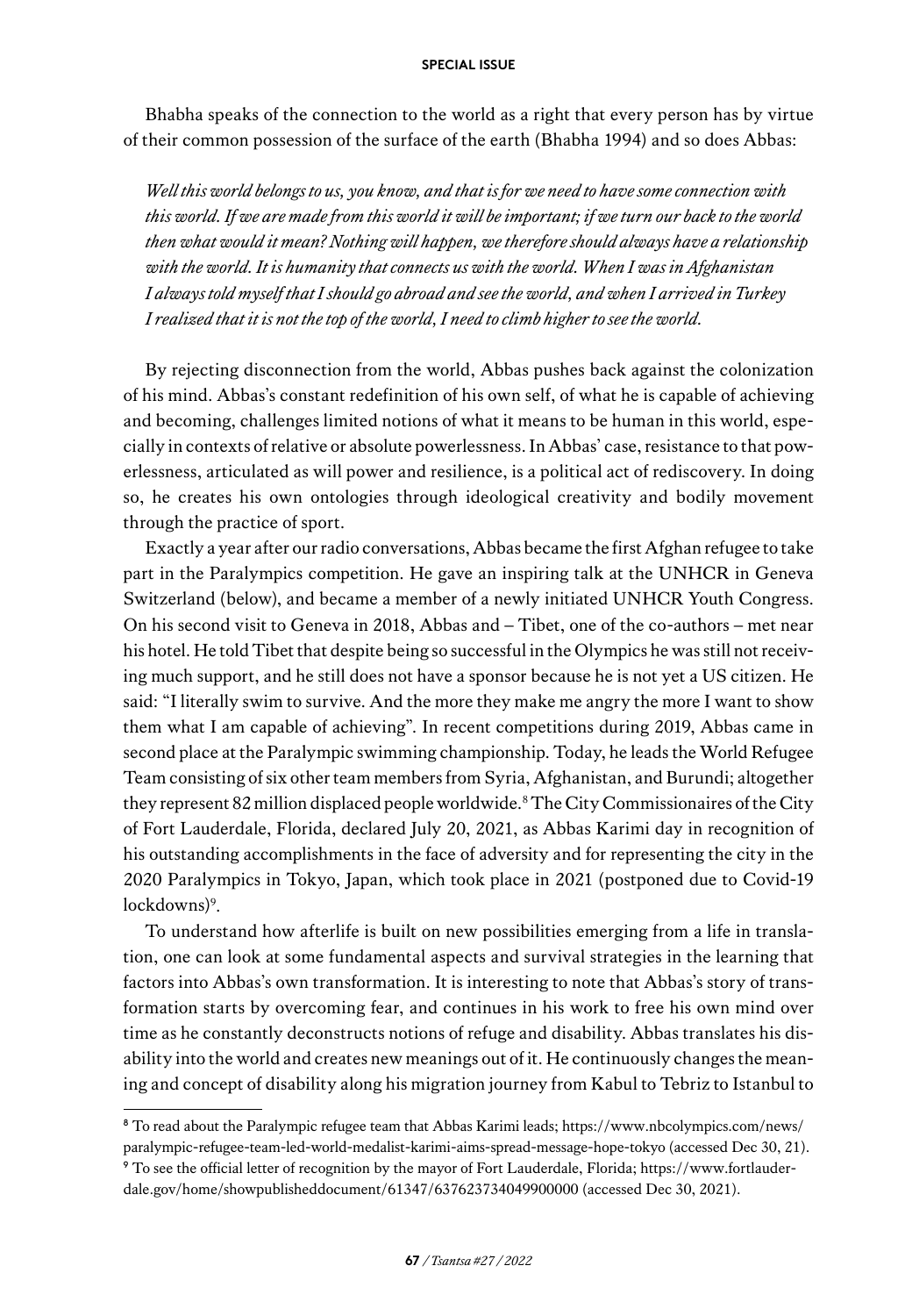Portland, becoming an internationally acclaimed, world-renowned young athlete and record breaking world champion.

## **A displaced angle of vision: The beyond and in between**

Meanwhile, Deeq conveyed his own visual language, creating a series in blue and white to reflect the colours of the Somali flag and the orange to highlight the urgency of the Syrian flight.

As Bhabha was inspired by post-modern art when developing his Third Space Theory, he looks carefully at how certain artists create metaphors for interstitial spaces in society (1994). We bring his lens of what he calls a displaced angle of vision to interpret the artwork of Abdi Deeq, who creates his photography from such spaces of beyond and in-betweenness.

In his introduction to *The Location of Culture* (Bhabha 1994, 13–28) Bhabha describes existence today as living on the borderlines of the present. Instead of seeing people's characteristics as limited to their ethnic heritage, Bhabha suggests that "we must move into the beyond to understand this difference that is also subjected to change and modification through experience" (Bhabha 1994, 13–28, 303–338)*.*

According to Bhabha, it is imperative to think beyond narratives of original and initial subjectivities, and instead to focus on those moments or processes that are produced in the articulation of cultural differences (Bhabha, recorded lecture at CUNY 2016). These in-between spaces provide the terrain for elaborating strategies of – singular and communal – selfhood. The beyond is neither a new horizon, nor a leaving behind of the past. Beginnings and endings may be the sustaining myths of the middle years; but in the *fin de siècle,* we find ourselves in a moment of transit where space and time cross to produce complex figures of difference and identity, past and present, inside and outside, inclusion and exclusion (Bhabha, recorded lecture at CUNY 2016).

In a poignant moment in one of the Deeq's photographs, he looks from the mirror and the mirror of his camera to the beyond. The intervention of the beyond establishes a boundary: a bridge, where presencing begins because it captures something of the estranging sense of the relocation of the home and the world  $-$  the unhomeliness  $-$  that is the condition of extra-territorial and cross-cultural initiations (Bhabha 1994, 13). While Abdi's choice of blue for his photographs is representing the immobility and the longevity of the matter, the only warm coloured photograph is the portrait of his Syrian friend and that is to highlight the urgency of the Syrian exodus and challenges faced by the Syrian children, says Abdi. The muteness that Abdi highlights in this photograph in bright orange neon colour is to stress the unspeakability of war and to highlight the pathology war creates that is experienced in great silence. However, as witnesses of the incredible resistance and the fight for freedom given by the Syrian unaccompanied minors whom were transferred from the shelter to be detained in a refugee camp (Tibet 2017 , Tibet 2018b). Abdi recalls those moments as he talks of his Syrian brother as the son of the sun. Deeq questions and expresses his own affective portrayal in image and identity, as he changes our perceptions and recognitions. Within what Bhabha calls; "in his secret art of invisibleness" (Tibet 2017, Tibet 2018b) we are looking into the creative ways in which the migrant poet speaks.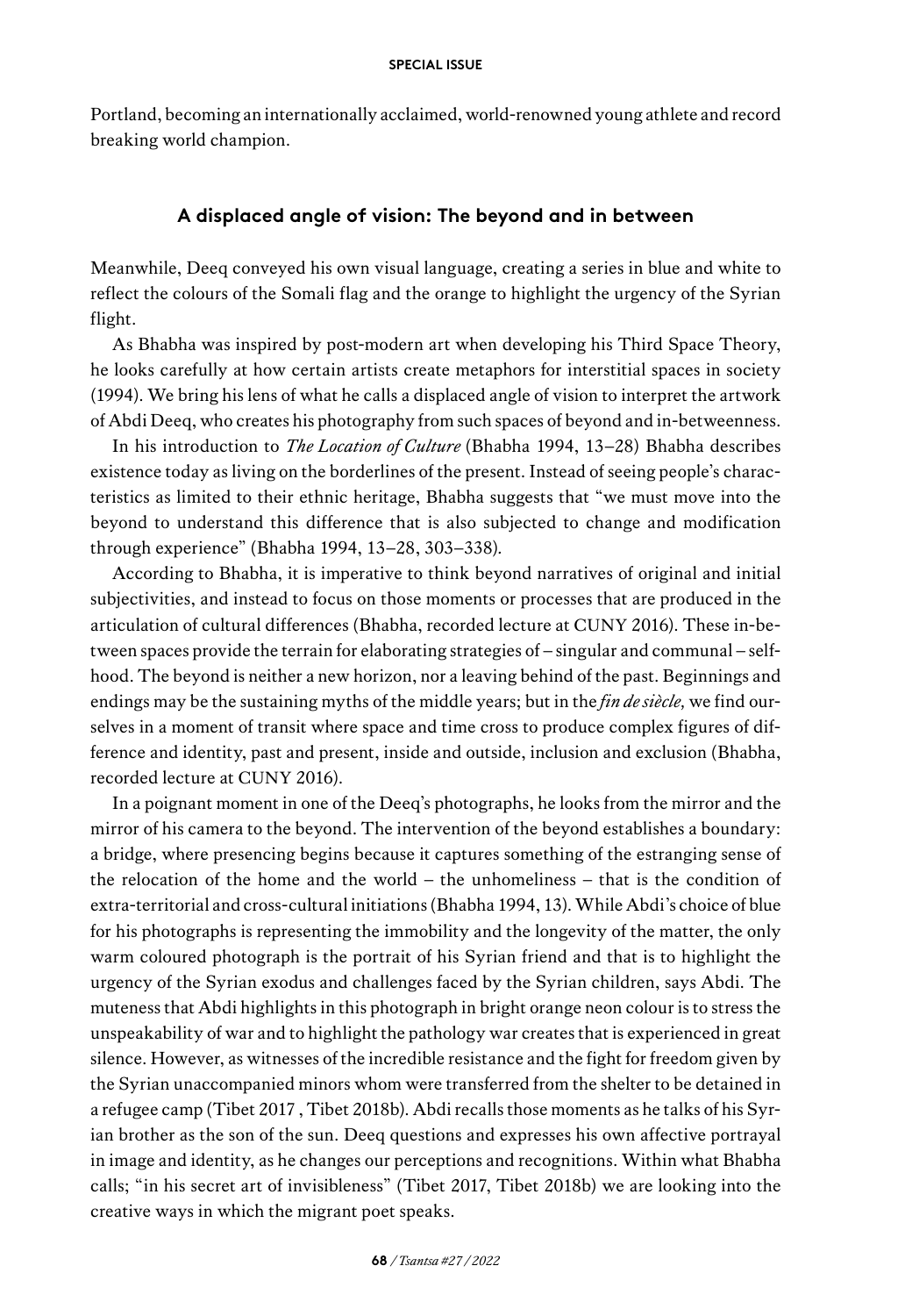

#### **Looking From the Mirror Beyond**

*I remember looking at myself in the hotel once. That day I will never forget, still not able to forget. After arriving in Istanbul as we went to the police, the UNHCR took us to the hotel for a night or two, before bringing us to the shelter. There I looked at myself in the mirror; all I could see was a completely destroyed person. I thought to myself, I lost my family, I lost my country, I lost my identity, and I am only 13. How can a man who has lost so much continue to live? That, I was able to find out much later. And I realized that, when looking at yourself each time, it is important to consider, from where are you looking? Ever since then, I have been looking at myself through the mirrors of the shelter, but this does not mean that I can only be seen from there; I should work hard to make it beyond the shelter and be seen elsewhere too. I would really like that to happen. After all, that is what is worth living for. (Abdi Deeq, January 2017, Istanbul)*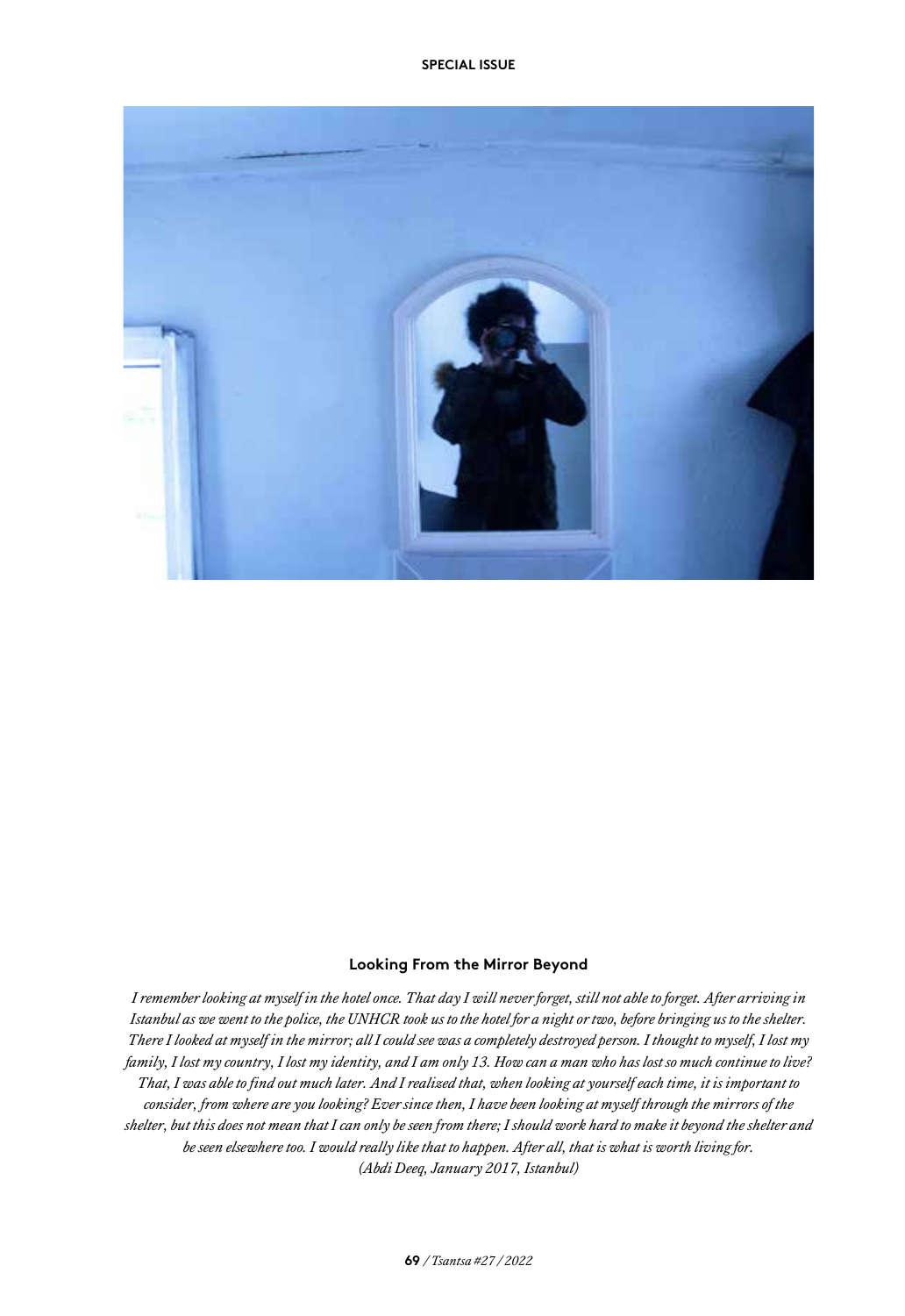

#### **A Fenced Playground**

*This shelter has taught me everything about life: what freedom meant, what justice meant, what was it all about, our pain and struggle. What did it mean to stay alive or die, as we have been always on the edge? What was the way to survive? We, the children of prison, nevertheless we never gave up on playing. Without play, life would have been unbearable. (Abdi Deeq, Januar 2017, Istanbul)*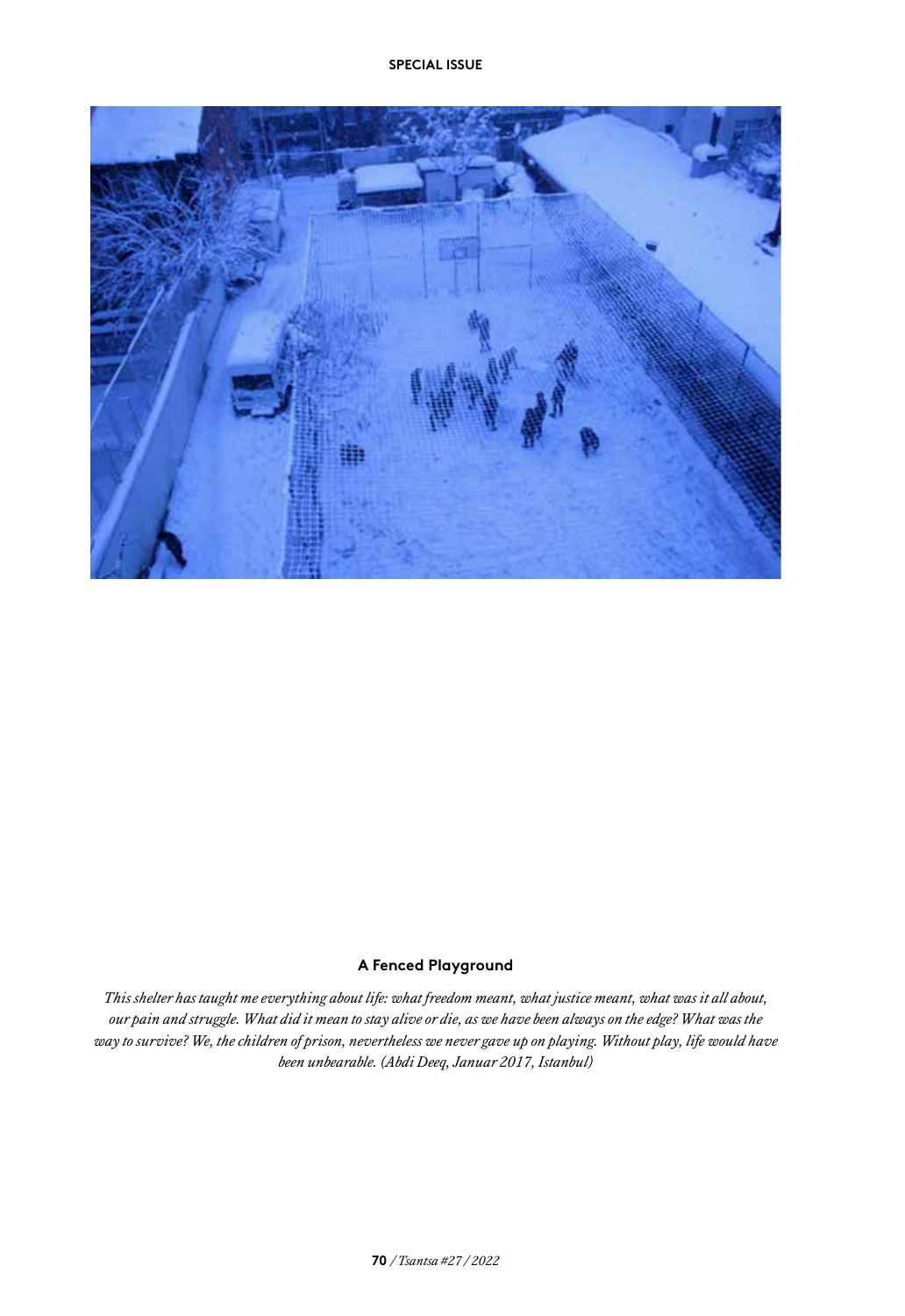

#### **Waiting**

*During winters we wait because the roads are closed. What I mean by the road is the migration routes to Europe. Some could be waiting while standing, sitting, or sleeping, but one needs to understand that the fundamental basics of migration is to know to wait. It is about patience. Those who hurry will lose, and those who wait too long will lose, too. One needs to find the perfect timing, and that is the mastery of migration: to know exactly when and how to take the road, but it is not so easy as you can imagine. And I don't mean knowing in the logical sense, since there is nothing logical about getting on a boat towards Greece or hiding in a locked minivan towards Bulgaria. What I mean about knowing is derived 50% by senses, feelings, and acceptance of one's reality, 50% about luck and faith . (Abdi Deeq, January 2017, Istanbul).*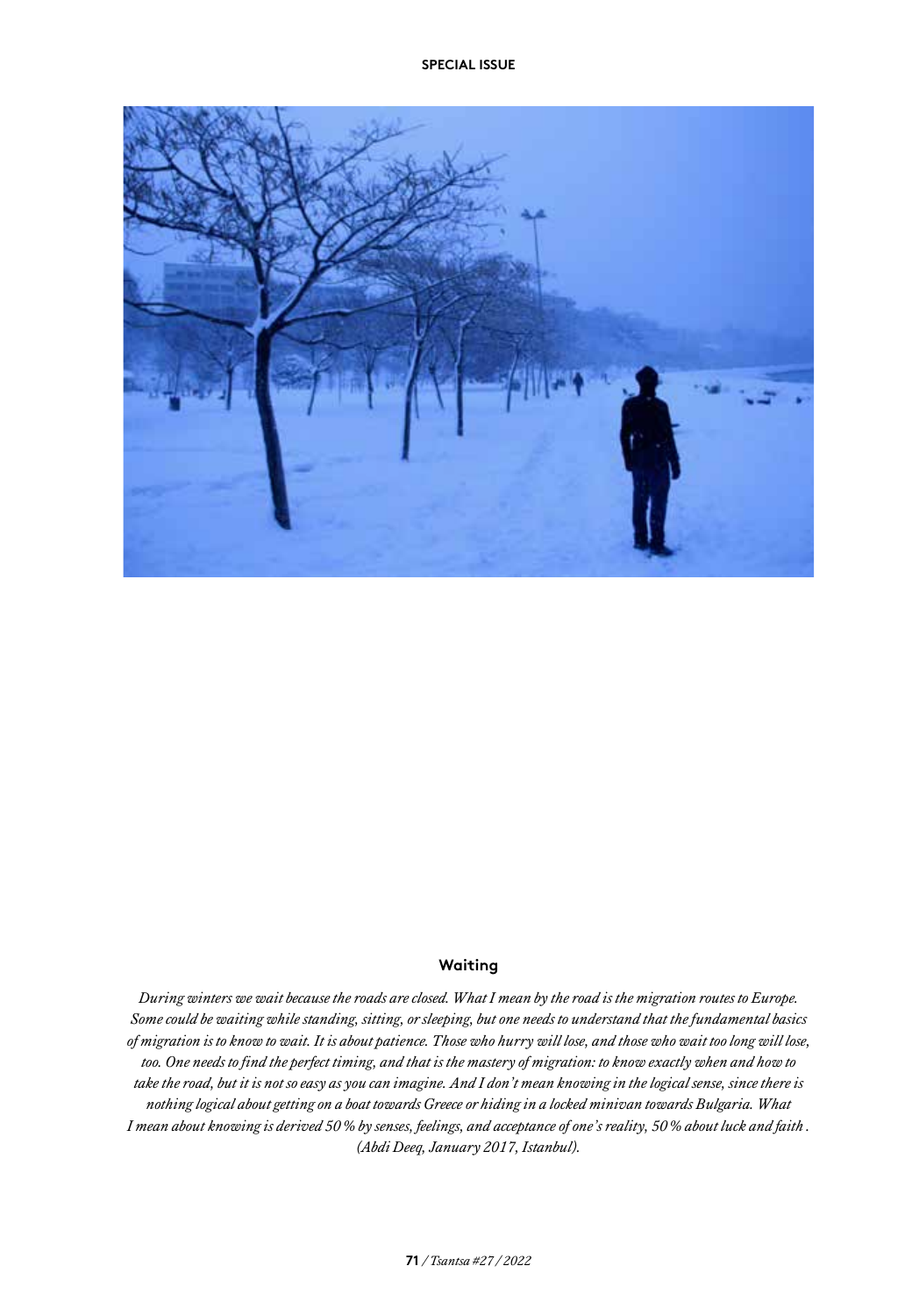

## **Mute is the Son of Sun**

*The portrait of my Syrian brother, who was trapped and enclosed in a prison in Syria and then in a refugee camp in Turkey, till he escaped. He was promised to see the sun, only if he knew he was the son of Sun. (Abdi Deeq, January 2016, Istanbul).*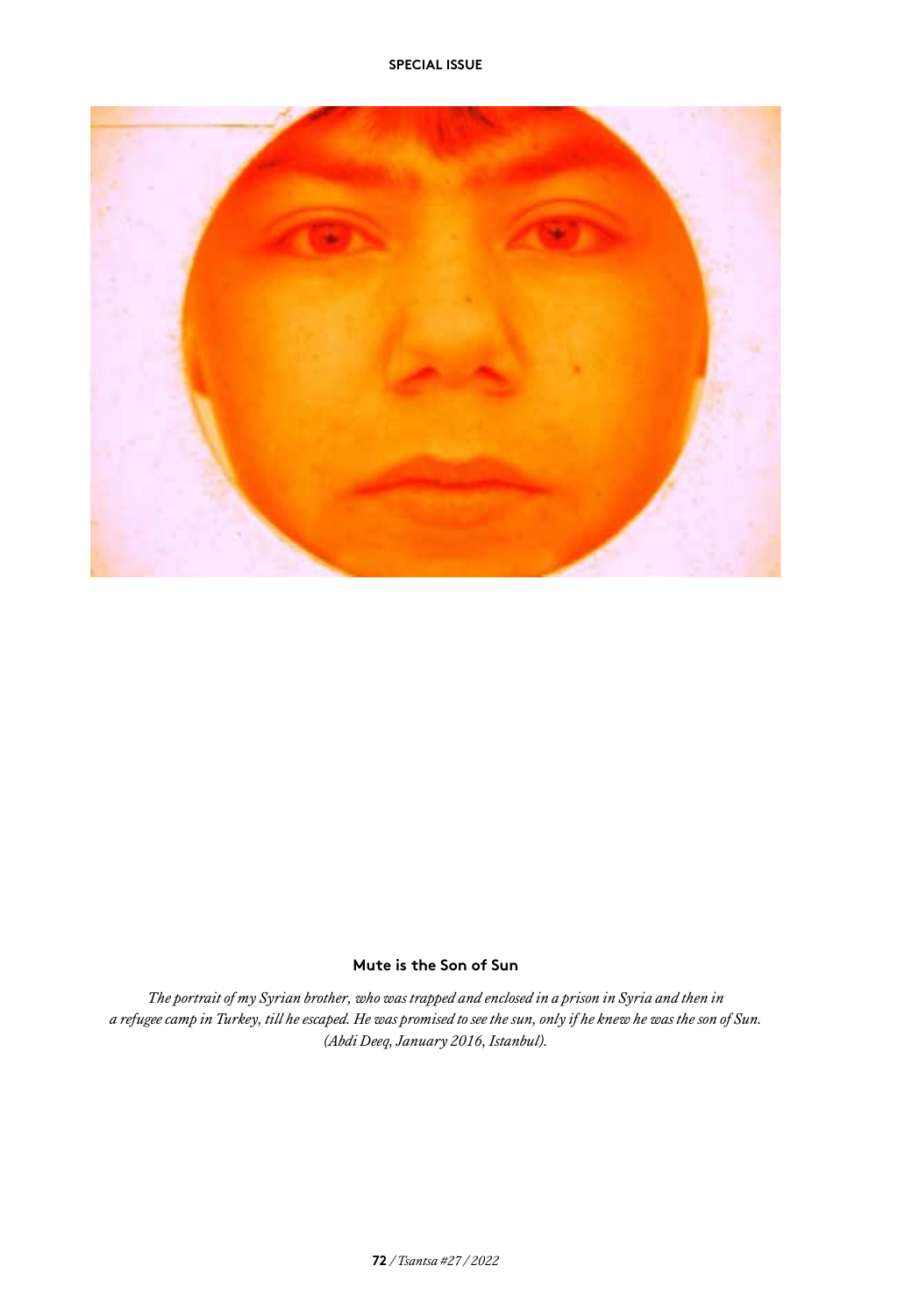

## **The loop**

*Once in a class, our teacher said, "every circle ends where they start". My life is like that circle; it has a beginning and an end but somehow, I lost track of it. I am as if always turning around the same place, like a loop with no beginning and no end. (Abdi Deeq, January 2017, Istanbul)*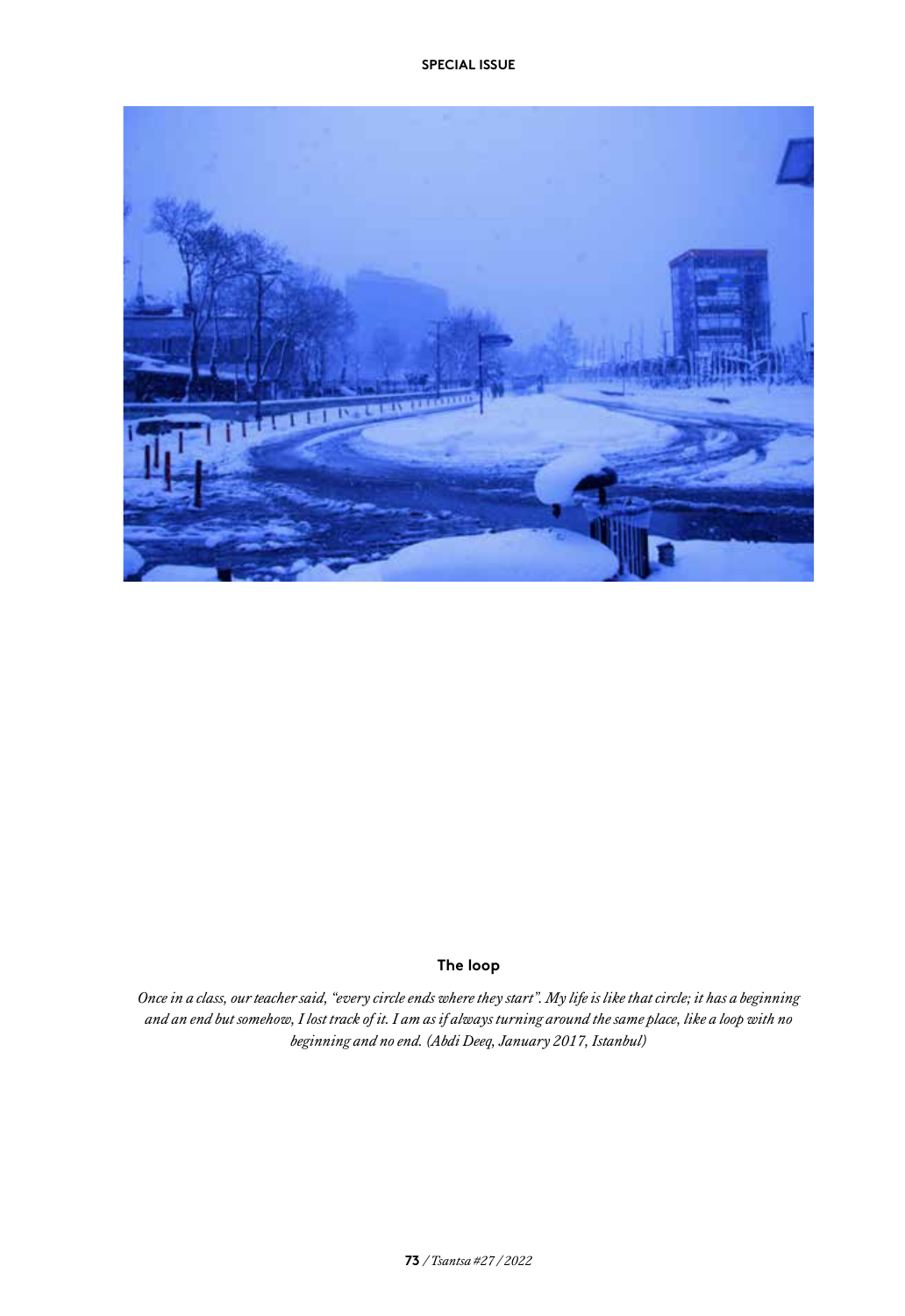

## **Learning to be Freed**

*Thinking of freedom, how can one be freed entirely? One needs an idea. With an idea, everything is then possible, yet if one becomes human by thinking, then one can also learn to be a free human too. At least we are free to think about freedom. (Abdi Deeq, January 2017, Istanbul)*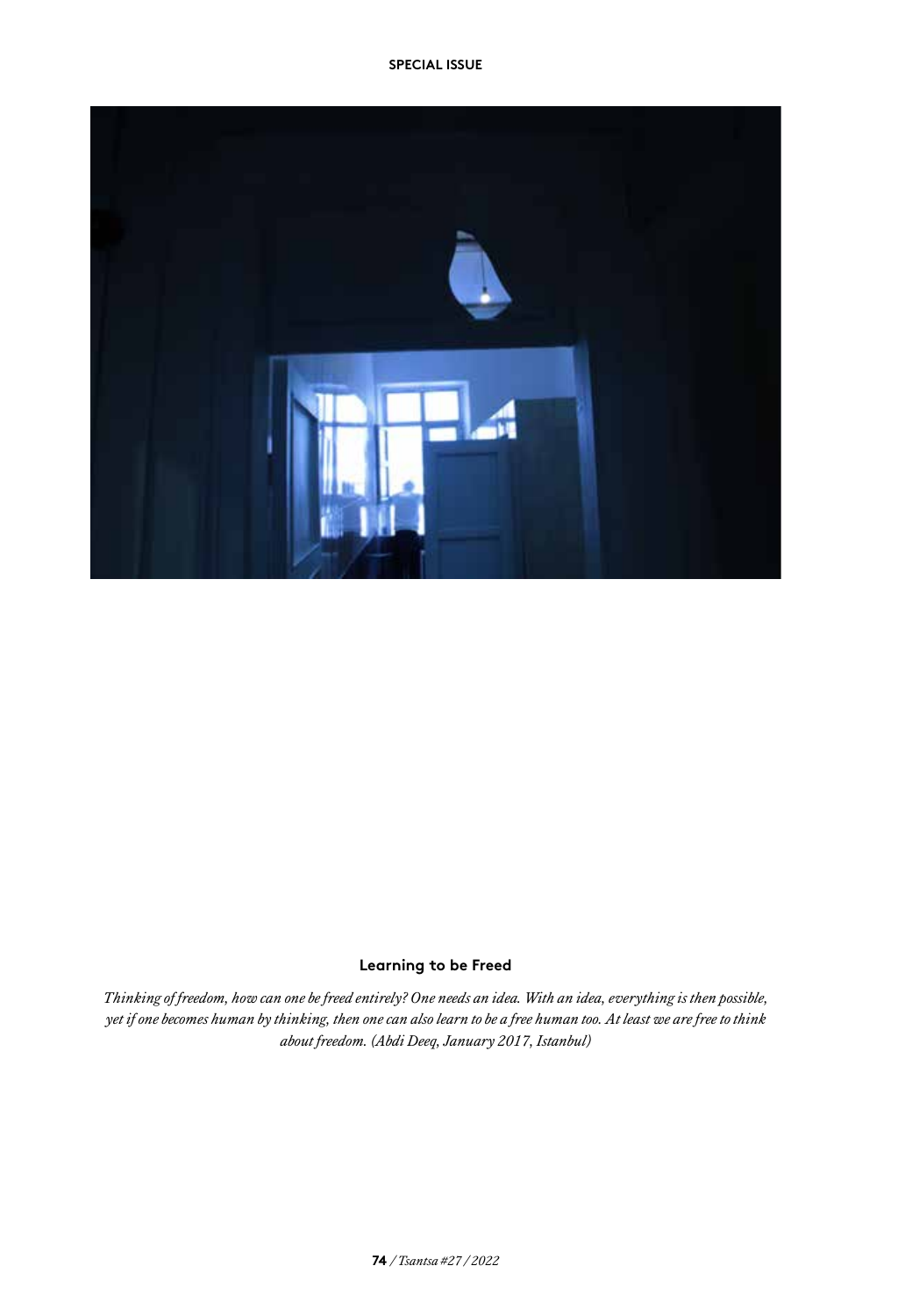Looking through a displaced angle of vision, Abdi Deeq's photographs give us a hint on this stance too, as they provide us with a new way of seeing and looking at time in its temporality. The moral witness can strive for survival both in the future, in the present, and the past, since the migrating artist is caught in the interstitial spaces of being in between and beyond of all the borders of time and cultural differences. The role of photography is to "alter and enlarge our notions of what is worth looking at and what we have a right to observe, they are a grammar and even more importantly an ethics of seeing" (Sontag 1971, 3), which is seen in Deeq's work. Hence, in his photography work, Deeq highlights "the plight of refugees in their loneliness, immobility, waiting, loops, preperations, faliures, blockages, mundaneness, death and survival in hope" (Tibet and Deeq 2019, 19). His art work as an autobiography of longing, loss, and displacement, comes as an act of translation like any other discursive or semiotic system, as a process and as a product influencing what is political (Bhabha, 1994).

The discursive present locates a transgressive agency that is also political and pushes beyond the binaries of positive, negative, good, or evil. Deeq's photographic work erases binary oppositions; by applying the displaced angle of vision, Deeq as an artist creates metaphors for the interstitial spaces of his own journey. The binary oppositions of Black|White, and Self |Other are replaced by the blue and orange, the mobile and the immobile, in an effort to overcome them.

The emergence of third space is made possible through the constant act of translation. The translator becomes immune to events, as the translator also becomes the one who articulates and produces metaphors that are interpolative as seen in Abdi's photography work and its elicitations. He makes visible the invisible and sayable the unsayable, simply by breaking the silence. By initiating an intercultural conversation and influencing the media discourse producing new metaphors of representation, it is the metaphors that produce hybrid realities-yoking together unlikely traditions of thought. Every act of translation becomes a representation and a reproduction. In this way, the process of translation gives rise to something different, something new and unrecognizable.

## **Conclusion**

Instead of a conclusion, we ask how engaged anthropology can take on the challenge of freeing the study of humankind from the prevailing forces of global inequality and dehumanization. Bridging the theory of third space with the life histories of young migrants, this paper reveals not only the suffering and pain of young people in great despair, but shows that ÇOGEM is much more than a shelter: It is a site where dialogues and conversations, dreams and hopes are shared and realized, and where the asylum-seeking youth are actively building third spaces. Moving through paradoxical worlds, they search not only to make a living, but they are striving for political rights (beyond citizenship rights). With the hope to transform their lives under conflict, they envisage how to make new beginnings, where they can live prosperous and dignified lives, and share what they gain with those they have left behind.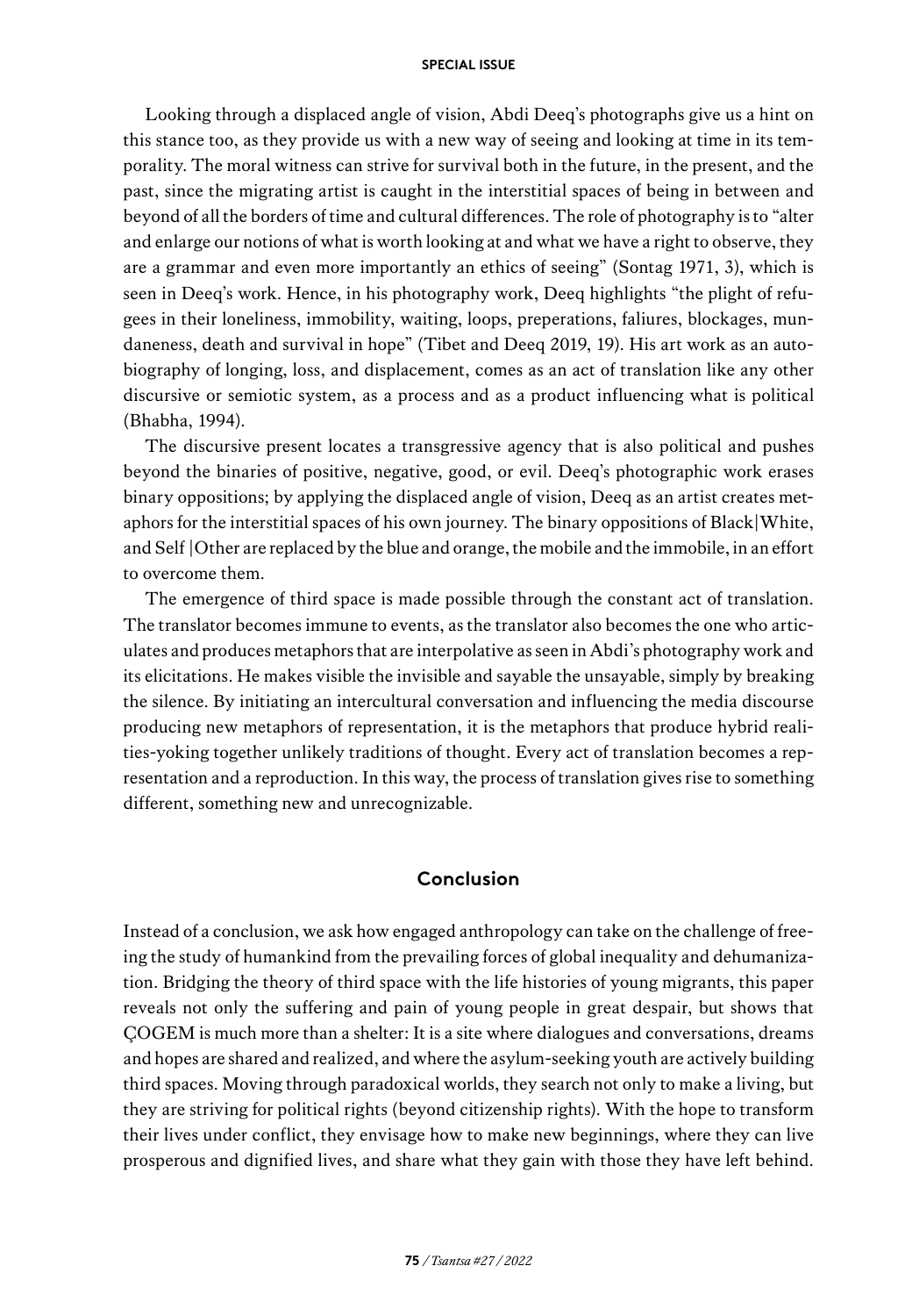These visions emerge in Ramen's paradoxical and extra-terrestrial world, in Abbas's afterlife and re-birth, and in Deeq's visionary eye looking into the beyond.

For the anthropologist, the idea of third spaces offers emancipatory ways of conducting research. It allows to discover new narrations, which leads to new discourses that are translated, interrogated, reallocated, and reinscribed during the migratory journey.

We have strived to locate this study firmly in the complex struggle for genuine transformation and freedom. In learning how to be freed from reification of their identity through the hegemonic border regime, we navigated and co-narrated the many courageous and creative ways young asylum seekers deploy, as they discover along their journeys, who they are yet to become.

## **References**

**Anderson, Bridget.** 2013. *Us and Them?: The Dangerous Politics of Immigration Control*. Oxford: Oxford University Press.

**Bhabha, Homi K.** 2016. "Translation and Displacement" at CUNY. Lecture filmed on May 6, 2016, by GC Public Programs, the Critical Theory Certificate Program, the Center for the Humanities, the Writers' Institute, the Ph.D. Program in Comparative Literature, the Ph.D. Program in Sociology, and the Advanced Research Collaborative. [https://www.youtube.com/watch?v=T-](https://www.youtube.com/watch?v=TVQcdbSV6OI)[VQcdbSV6OI](https://www.youtube.com/watch?v=TVQcdbSV6OI) (accessed Dec 30, 2021).

**Bhabha, Homi K.** 2011. *Our Neighbours, Ourselves: Contemporary Reflections on Survival.* Berlin, New York: De Gruyter.

**Bhabha, Homi K.** 1994. *The Location of Culture.*  London, UK: Routledge.

**Brubacker, Rogers.** 2013."Categories of Analysis and Categories of Practice: A Note on the Study of Muslims in European Countries of Immigration." *Ethnic and Racial Studies* 36, no.1: 1–8.

**Chakrabarti, Sumit.** 2012. "Moving Beyond Edward Said: Homi Bhabha and the Problem of Postcolonial Representation. International Studies." *Interdisciplinary Political and Cultural Journal* 14, no.1: 5–21.

**Collins, Gerald Samuel, Matthew Durington, and Harjant Gill.** 2017. "Multimodal Anthropologies. Multimodality: An Invitation." *American Anthropologist* 119, no.1: 142–153.

**Harper, Douglas.** 2002. "Talking about Pictures. A Case for Photo Elicitation." *Visual Studies* 17, no. 1: 13–26.

**Kristeva, Julia.** 1991. *Strangers to Ourselves*. Translated by Leon Roudiez. New York, NY: Columbia University Press.

**Malkki, Liisa.** 2010."Children, Humanity, and the Infantilization of Peace." In *In the Name of Humanity*, edited by Ilana Feldman, and Miriam Ticktin, 58–85. Durham: Duke University Press. **Sahay, Amrohini J.** 1996. "Book Review, The Location of Culture." *College Literature* 23, no. 1, Johns Hopkins University Press: 227.

**Sontag, Susan.** 1971. *On Photography*. New York.

**Strasser, Sabine, and Eda Elif Tibet.** 2019. "The Border Event in the Everyday: Hope and Constraints Among the Young Migrants in Turkey." *JEMS: The Journal of Ethnic and Migration Studies* 46 (Special Issue), no. 2: 354–371.

**Spyrou, Spyros, and Miranda Christou.** 2014. *Children and Borders*. Basingstoke: Palgrave Macmillan.

**Tibet, Eda Elif**. 2018a. "Learning as Agency: Strategies of Survival Among the Somali Unaccompanied Asylum- Seeking Youth in Turkey." In *Handbook on Migration and Childhood,*edited by Jacqueline Bhabha, Jyothi Kanics, Daniel Senovilla Hernández. Cheltenham: Edward Elgar Publishing House.

**Tibet, Eda Elif.** 2018b. "I am not a beggar; I am an Istanbullu: Seeking the right for a neighbour